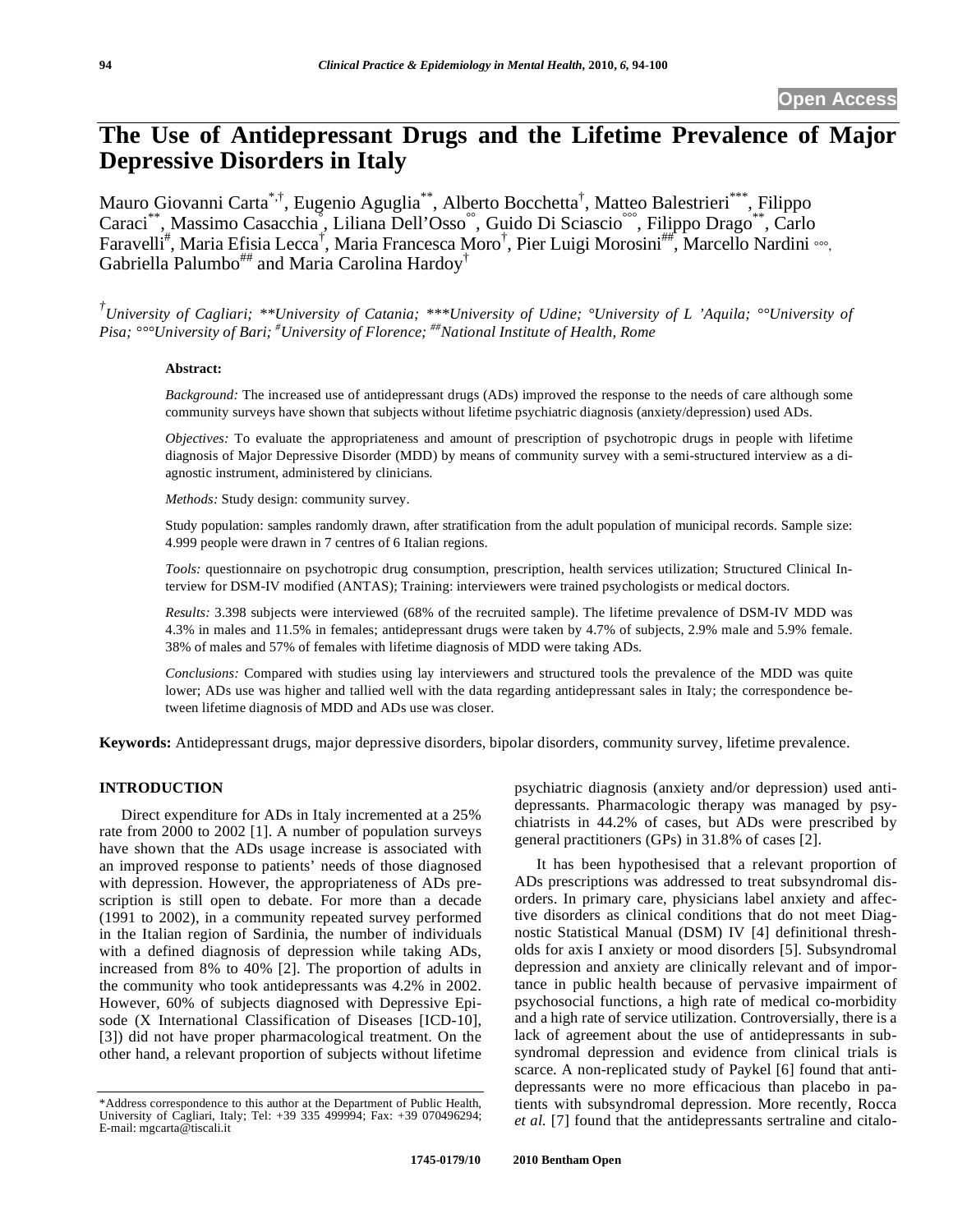pram can improve depressive symptoms and cognitive functions of minor depressive disorders and subsyndromal depressive symptomatology in elderly and non demented patients in a 1 year non-randomized follow-up clinical trial. On the contrary, a large number of researches found the efficacy in counseling and psychosocial therapies [8].

#### **STUDY OBJECTIVES**

The general study objective is to evaluate the appropriateness and amount of over and under-psychotropic drug prescription in different Italian areas, with a special focus on the general use of antidepressants.

As for a diagnostic instrument, we use a tool derivate from defined and validated international semi-structured interviews that are administered by expert clinicians.

In this first report we present the data among the lifetime prevalence of major depressive disorders. This also includes the prevalence of anti-depressant drug use in the sites of the research and the appropriateness of the AD prescriptions against the clinical diagnosis.

#### **METHODS**

#### **Design**

The proposed study design is a community survey.

Face to face interviews were carried out at candidates' homes.

### **Recruitment Methods and Study Sample**

Study sample was randomly drawn from the adult population of municipal records in seven different areas including different Italian locations with wide variations in socioeconomic conditions and prescriptive patterns. This included: Sicily (Catania), Sardinia (Sulcis), Puglia (Bari) in the South, Tuscany (Florence and Pisa) and Abruzzo (L'Aquila) in central Italy and Friuli-Venezia Giulia (Udine) in northern Italy. In each area, both an urban and a rural subarea were selected. The urban subareas were Iglesias in Sulcis (Sardinia), Catania in Sicily, Bari in Puglia, Pisa in Tuscany and Udine in Friuli-Venezia Giulia. A third of the sample in each centre was drawn from 3 variously populated municipalities; less than 2.000, from to 2.001 to 10.000 in-habitants and from 10.001 to 20.000 inhabitants. They were also randomly drawn from the municipalities of the same province not bordering the urban area.

The sample of Udine was only urban and Florence was only rural.

Randomisation was performed after stratification by sex and four different age groups (18-24; 25-44; 45-64; >64).

Using the above mentioned methodology, a sample of 4.999 people was drawn from the 7 centres. The size of the sub drawn samples were: 704 in L'Aquila; 971 in Bari; 666 in Catania; 846 in Florence; 465 in Sulcis; 464 in Pisa and 882 in Udine.

Included in each person's sample was their general practitioner's name which was obtained from the general practitioner's health authority registry (practically each Italian resident is registered with a GP). The relevant general practitioners were asked to sign an invitation to their patients for survey collaboration.

Subjects were contacted and interviewed at home by the local coordinator of the study.

#### **Interview, Tools and Study Assessment**

Interviews consist of the following tools:

1. Ad hoc form to assess basic demographic data

2. a questionnaire on psychotropic drug consumption, prescription circumstances and health services utilization [3];

3. the "Advanced Neuropsychiatric Tools and Assessment Schedule" (ANTAS) a semi-Structured Clinical Inter-view derived in part from the non patient version (SCIDI/NP) for DSM-IV [9] to assess the presence of full or sub-threshold psychiatric disorders (this, as already said, requires a clinical competence to be administered as planned in the study protocol). A reliability study of the diagnosis derived for the ANTAS against SCID was preliminarily carried out and the results were previously published [10]. The reliability concerning mood and anxiety diagnosis with SCID was measured with a mean K of 0.85 [10].

Interviewers asked the interviewees to show them their drug boxes and were provided with a folder to retain all of the psychotropic drug box covers.

For all the subjects' were ascertained antidepressant drugs consumption (tricyclics, SSRI, SNRI and NARI), as positive at use were identified subjects assuming antidepressants drugs at therapeutic dosages for every day at least the 15 days before the interview.

## **Interviewers and Training**

Interviewers were selected from psychologists and medical doctors with at least two years experience of clinical psychiatric work after graduation.

They received common intensive training in the use of the research instrument and administration of home interviews.

Intensive training was carried out by the Coordination Unit.

Interviewers were provided with a laptop computer and hoc software to immediately record data.

Two assistant researchers from the Coordinating Unit travelled to each field unit, interviewed at least 7 patients and three normal control subjects that were then re-interviewed by the local interviewers. Differences in results were discussed and sorted out. The diagnosis reliability between coordinator centre researchers and each other unit had an average higher than K>80.

## **Monitoring and Quality Control**

Interview quality was monitored by cross examining the interviewers every three months and having at least 120 interviews that were repeated by different interviewers. This task was then carried out by the "Associazione Università Europea del Mediterraneo" in collaboration with the coordinator centre.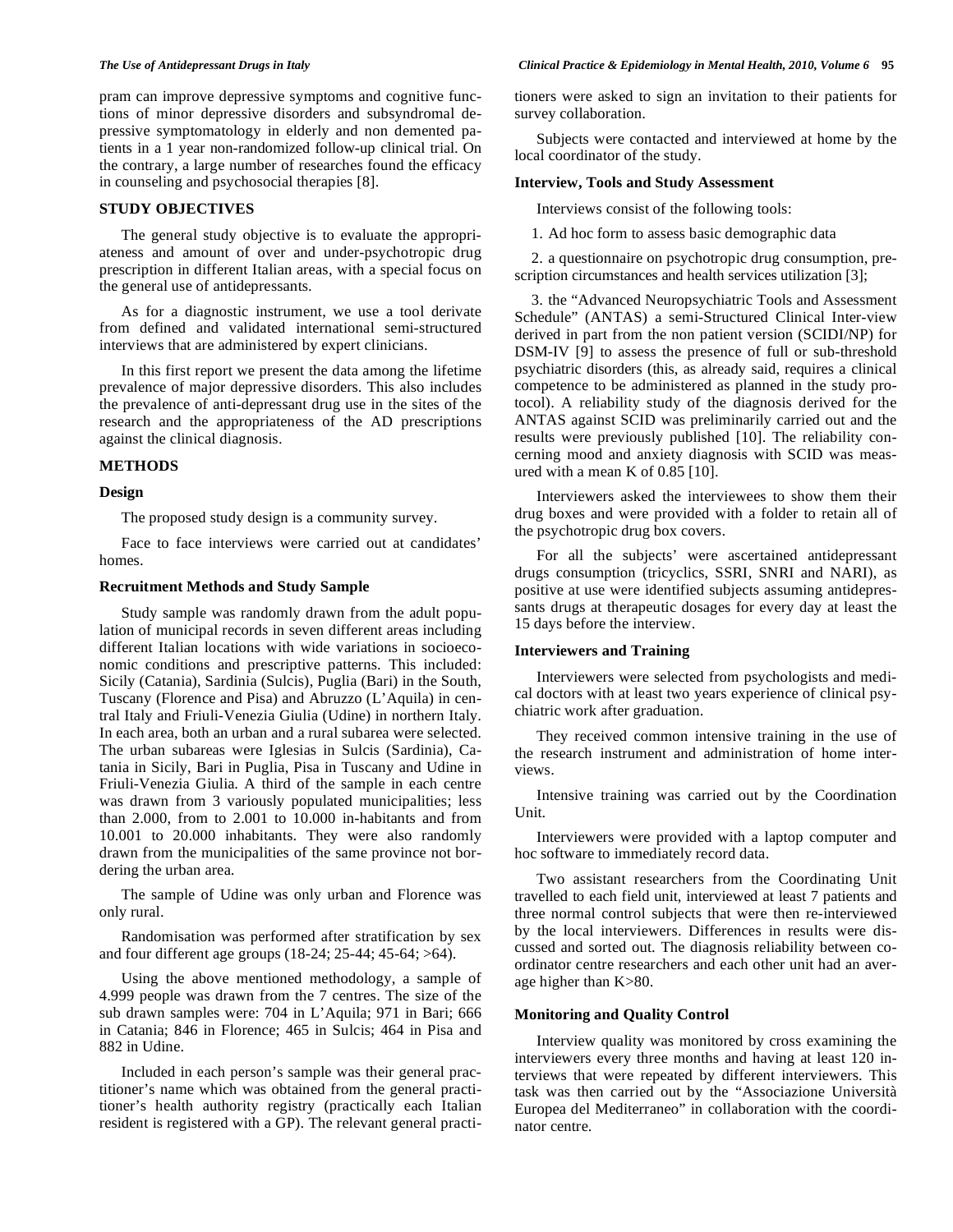| <b>Centre</b>     | <b>Interviewed</b><br><b>Males</b> | <b>Interviewed</b><br><b>Females</b> | <b>Total Interviewed</b> | <b>Non</b><br><b>Interviewed</b> | <b>Total Sample</b><br>Randomized | $%$ of Non-<br><b>Interviewed</b> |
|-------------------|------------------------------------|--------------------------------------|--------------------------|----------------------------------|-----------------------------------|-----------------------------------|
| L'Aquila          | 253                                | 300                                  | 553                      | 151                              | 704                               | 21.4                              |
| Bari              | 384                                | 421                                  | 805                      | 167                              | 972                               | 17.2                              |
| Catania           | 210                                | 294                                  | 504                      | 162                              | 666                               | 24.3                              |
| Florence          | 266                                | 422                                  | 688                      | 158                              | 846                               | 18.9                              |
| Sulcis (Sardinia) | 108                                | 198                                  | 306                      | 159                              | 465                               | 34.1                              |
| Pisa              | 60                                 | 94                                   | 154                      | 310                              | 464                               | 66.8                              |
| Udine             | 156                                | 232                                  | 388                      | 494                              | 882                               | 56.0                              |
| Total             | 1437                               | 1961                                 | 3398                     | 1601                             | 4999                              | 32.0                              |

**Table 1. Enrolled Sample by Centre, Sex and Rate of the Non-interviewed (Deceased, Uncontacted, Transferred or Refusal)** 

**Table 2. Enrolled Sample Characteristics by Age, Sex and the Non-Interviewed Rate** 

| Age       | <b>Interviewed</b><br><b>Males</b> | % of Total | Non-<br><b>Interviewed</b> | $%$ of Non-<br><b>Interviewed</b> | <b>Interviewed</b><br><b>Females</b> | % of Total | Non-<br><b>Interviewed</b><br><b>Females</b> | $%$ of Non-<br><b>Interviewed</b> |
|-----------|------------------------------------|------------|----------------------------|-----------------------------------|--------------------------------------|------------|----------------------------------------------|-----------------------------------|
| 18-24     | 192                                | 14         | 180                        | 48                                | 241                                  | 12         | 97                                           | 29                                |
| 25-44     | 499                                | 35         | 378                        | 44                                | 614                                  | 31         | 226                                          | 27                                |
| $45 - 64$ | 460                                | 31         | 287                        | 39                                | 707                                  | 37         | 242                                          | 26                                |
| >64       | 286                                | 20         | 140                        | 33                                | 399                                  | 20         | 80                                           | 17                                |
| Total     | 1437*                              | 100        | 985                        | 41                                | 1952                                 | 100        | 645                                          | 25                                |

Data checks and editing were periodically accomplished and input software assured that the easiest checks were done automatically.

# **Data Collection**

Data collection and the modalities for databank creation may be checked directly on the official research site (http://www.mooditaly.com/) with an appropriate password. The site was used to load peripheral centres data to the databank and for monitoring. Data was not nominal at source and each subject is identifiable with a code number.

#### **Statistical Considerations**

Statistical analysis templates were developed well before the data collection conclusion. Basic univariate and multivariate analyses were planned with 95% confidence limits.

### **Sample Size**

It was envisaged that from 60% to 65% of the original sample (4.800 planned sample, 800 interviews from 6 centres) members may take part in the survey (5% of members were expected to be deceased or moved, 10% were expected to be non retrievable and 20% were considered the refusal rate) for an expected total about 3.000 interviewed people. This sample size was expected to provide a 95% confidence interval of +0.036% of the expected prevalence summary estimate of 4% of both antidepressant consumption and bipolar disorders as MDQ positives (relative standard error being around 7%).

The final sample of 4.999 subjects from 7 centres will be explained in the results section and the proportion that took part in the study was 68% which was nearly the expected 60- 65%.

#### **Ethical Aspects**

A signed informed consent for each candidate. The study was approved by the ethical committee of the Italian National Health Institute (Rome).

# **RESULTS**

Table **1** summarizes the characteristics of the enrolled sample by centre, sex and rate of the non-interviewed (deceased, uncontacted, transferred or refusal). Sub-sample size per centre varies from 464 in Pisa to 972 in Bari. The highest non-interviewed rate was in Pisa (66.8%) the lowest was in Bari (17.1).

Table **2** summarizes the characteristics of the enrolled sample by age, sex and the rate of non-interviewed. The male percentage of the non-interviewed was higher than the female (41% versus 25%). The best adhesion rate was in the older age group for both for males and females.

For measuring the comparison between interviewed and randomized sub samples, reports are in 2X2 tables, for each of the 8, by age/sex. Each table consists of 4 cells: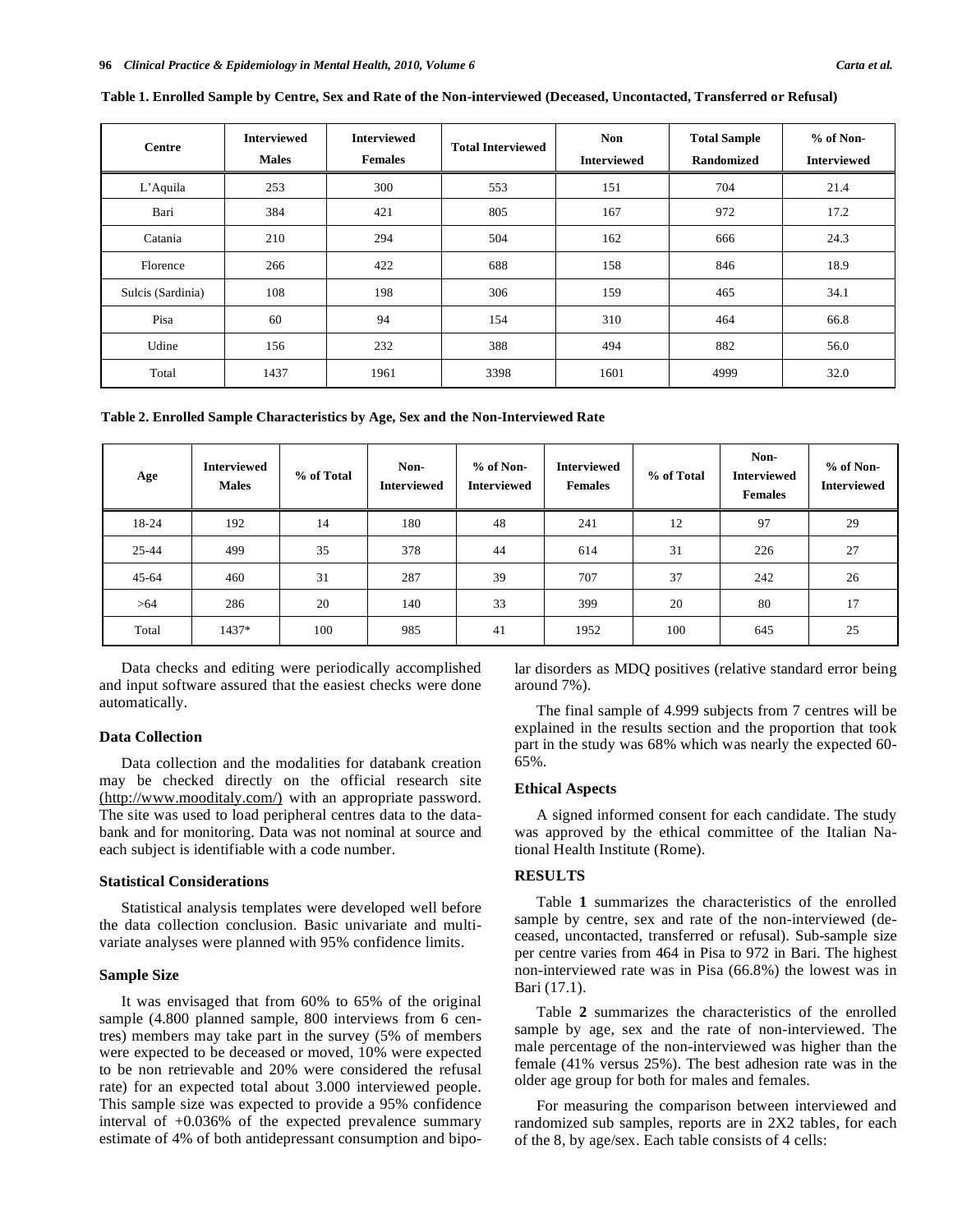# **Table 3. Comparison Between Interviewed and Randomized Sub Samples**

| Age and Sex  | <b>Interviewed</b> | Randomized | 2(1DF) | P    |
|--------------|--------------------|------------|--------|------|
| Male 18-24   | 192                | 372        | 2.5    | 0.10 |
| Male 25-44   | 498                | 876        | 0.6    | 0.42 |
| Male 45-64   | 441                | 728        | 0.1    | 0.99 |
| Male $>64$   | 286                | 426        | 3.2    | 0.09 |
| Female 18-24 | 241                | 338        | 0.39   | 0.53 |
| Female 24-44 | 835<br>609         |            | 0.45   | 0.51 |
| Female 45-64 | 703                | 945        | 0.005  | 0.81 |
| Female $>65$ | 399                | 479        | 2.3    | 0.12 |

**Table 4. Lifetime Prevalence of MDD by Centre and Sex** 

| <b>Centre</b> | <b>Male Sample</b> | % of MDD | Female<br>Sample | % of MDD        |
|---------------|--------------------|----------|------------------|-----------------|
| L'Aquila      | 253                | 3.9      | 300              | 11.0            |
| Bari          | 384                | 2.9      | 421              | 5.2             |
| Catania       | 210                | 5.2      | 294              | 10.2            |
| Florence      | 266                | 5.6      | 422              | $\!\!\!\!\!8.8$ |
| Sulcis (Sar)  | 108                | 1.8      | 198              | 21.2            |
| Pisa          | 60                 | 10.0     | 94               | 20.2            |
| Udine         | 156                | 5.1      | 232              | 14.2            |
| Total         | 1437               | 4.3      | 1961             | 11.5            |

Comparison with centres (2 with 6DF and Bonferroni correction): Male  $2^{\degree}9.96$  P $^{\degree}0.126$ ; female  $2^{\degree}48.2$  P<0.001.

Cell a: interviewed per sex and age (e.g. male 18-24) Cell b: randomized by the same sex and age group,

Cell c: interviewed for all the others grouped by sex (e.g. male  $>$  24).

Cell d: randomized sample for all other groups.

We calculate the 2, with 1 DF measuring in the cell, with the probability that the interviewed sample may differ from the randomized sample. Results are summarized in Table **3**.

No significant statistical difference was found between the interviewed sub-samples and randomised sub-samples. The greatest difference was in the older age groups due to the better adhesion rate of both for male and female samples in these groups.

Table **4** shows the MDD lifetime prevalence by centre and sex. The prevalence in females was confirmed higher than in men (11.5% versus 4.3% in the overall sample  $2=47.5$  with 1DF P=0.0001 Odds Ratio 2.6), the overall rate in the sample was 8.5%.

In the centres, the point prevalence varies in males from 1.8 (Sulcis) to 10.0% (Pisa) and in females from 5.2 (Florence) to 21.2 (Sulcis). Differences were without statistical significance in men (Comparison with centres, 2 with 6DF and Bonferroni correction, 2=9.96, P=0.12) but reached statistical significance in females (Comparison with centres, 2 with 6DF and Bonferroni correction, 2=48.3, P<0.0001).

Table **5** indicates the lifetime prevalence of MDD per age and sex.

Table **6** indicates the statistical differences in lifetime prevalence of MDD as per age and sex. Males had the highest prevalence in older age groups (7.3%) but the difference with age 18-24 (used as pilot) didn't become of statistical significance. In women the age at risk was 45-64 with 13% of lifetime prevalence (OR versus 18-24 was 1.9, 2 1 df  $=4.8$ , P $< 0.05$ ).

Table **7** shows the use of antidepressants in the 7 communities. The use is indicated as positive if the subjects took antidepressants: in the last 15 days, almost every day or at least one antidepressant among *tricyclics, SSRI, SNRI or NARI at therapeutic dosages. The usage in the total sample was 4.7%, 2.9% in males and 5.9% in females (OR= 1.9, 2 with 1df = 12.0 P< 0.0001).* Comparison between centres reached statistical significance both in men and females, (2 with 6DF and Bonferroni correction) men 2=35.6, P<0.0001; females 2=29.9, P<0.0001. In men the centre with lowest use was Catania (0%) and highest was Florence (7.5%), in fe-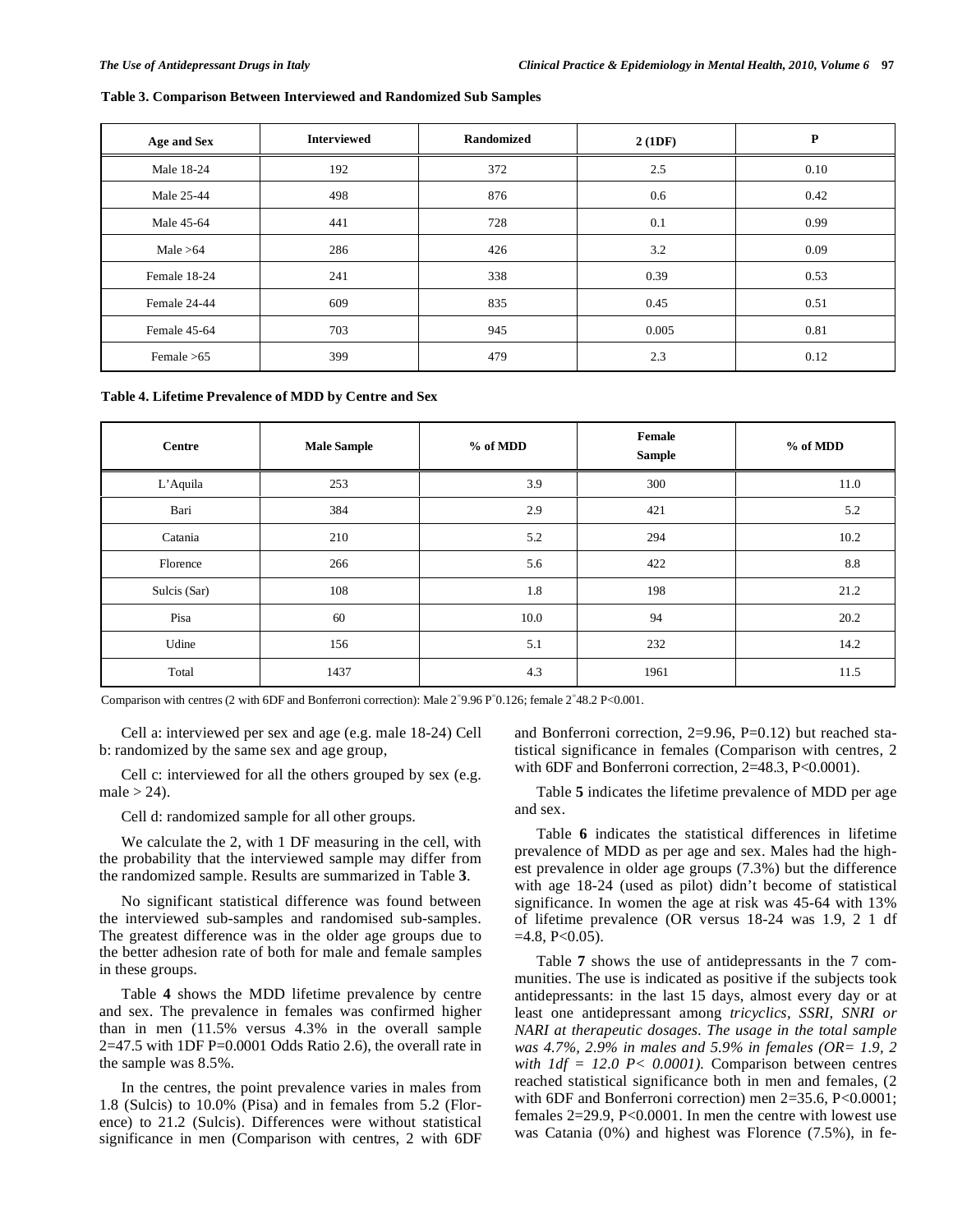| Age       | <b>Male Sample</b> | $N^{\circ}$ of MDD | $\frac{1}{2}$ | Female<br><b>Sample</b> | $N^{\circ}$ of MDD | $\frac{0}{0}$ |
|-----------|--------------------|--------------------|---------------|-------------------------|--------------------|---------------|
| 18-24     | 192                | O                  | 3.1           | 241                     | 16                 | 6.6           |
| 25-44     | 499                | 20                 | 4.0           | 614                     | 74                 | 12.0          |
| $45 - 64$ | 460                | 16                 | 3.5           | 707                     | 92                 | 13.0          |
| >64       | 286                | 21                 | 7.3           | 399                     | 44                 | 11.2          |

# **Table 5. Lifetime Prevalence of MDD by Age and Sex**

#### **Table 6. Statistical Differences in Lifetime Prevalence of MDD by Age and Sex**

| Age       | Male % | Odds<br>Ratio | Cl 95%                   | X2<br>(1df) | P         | Female<br>$\frac{0}{0}$ | <b>OR</b> | Cl 95%         | X2<br>(1df) | P         |
|-----------|--------|---------------|--------------------------|-------------|-----------|-------------------------|-----------|----------------|-------------|-----------|
| 18-24     | 3.1    | $=$           |                          | $=$         | $=$       | 6.6                     | $\equiv$  |                | $=$         | $=$       |
| 25-44     | 4.0    | 1.2           | $0.44$ to<br>3.2         | 0.10        | <b>NS</b> | 12.0                    | 1.7       | $0.9$ to $3.0$ | 3.4         | <b>NS</b> |
| $45 - 64$ | 3.5    | 1.1           | $0.65$ to<br>1.8         | 0.10        | <b>NS</b> | 13.0                    | 1.9       | 1.6 to 3.5     | 4.8         | P<0.05    |
| >64       | 7.3    | 2.5           | 0.9 <sub>to</sub><br>6.8 | 3.13        | <b>NS</b> | 11.2                    | 1.7       | 0.87 to 3.3    | 2.4         | <b>NS</b> |

#### **Table 7. Use of Antidepressant Drugs by Centre**

| Centre       | <b>Male Sample</b> | $N^{\circ}$ of Antidepressants<br><b>Users</b> | $\frac{0}{0}$ | Female<br><b>Sample</b> | $N^{\circ}$ of Antidepressants<br><b>Users</b> | $\frac{0}{0}$ |
|--------------|--------------------|------------------------------------------------|---------------|-------------------------|------------------------------------------------|---------------|
| L'Aquila     | 253                | 5                                              | 2.0           | 300                     | 27                                             | 9.0           |
| Bari         | 384                | 3                                              | 0.8           | 421                     | 10                                             | 2.3           |
| Catania      | 210                | $\mathbf{0}$                                   | $\mathbf{0}$  | 294                     | 11                                             | 3.7           |
| Florence     | 266                | 20                                             | 7.5           | 422                     | 41                                             | 7.3           |
| Sulcis (Sar) | 108                | 4                                              | 3.7           | 198                     | 8                                              | 4.0           |
| Pisa         | 60                 | 3                                              | 5             | 94                      | 5                                              | 5.3           |
| Udine        | 156                | $\overline{7}$                                 | 4.5           | 232                     | 15                                             | 6.4           |
| Total        | 1437               | 42                                             | 2.9           | 1961                    | 117                                            | 5.9           |

male the highest was L'Aquila (9.0%) the lowest Bari (2.3%).

Table **8** shows the community use of antidepressants in people with a lifelong diagnosis of MDD. We chose the lifetime prevalence because some people without symptoms who met the criteria for the diagnosis may have had an episode in the past and may have had the control of the symptoms by use of antidepressants. This may have been negative at the point of prevalence but may have been using antidepressants in a rationale way. As expected, due to the higher rate of depressive episodes, the use of antidepressants in depressed subjects is higher in females than in men 57% in contrast to 38% *(OR=2.8, 2 with 1df =14.0 P<0.0001). To be taken into account is if we consider the proportion of us-* *ers among the depressed, there is not statistical diference (OR=2.1, 2 with 1df =3.5, P=0.60).* 

Comparison among centres didn't reach statistical significance in men (2 with 6DF and Bonferroni correction  $2=1.9$ , P $=0.13$ ) but in females the difference was of statistical significance (2 with 6DF and Bonferroni correction  $2=14.4$ , P=0.025). In men, the centre with highest use in the depressed was Bari (100%) and lowest was Florence (7.5%), in females the highest were Pisa and Bari (80%) the lowest was Udine (33%).

More than 50% (63% in females and 73% in males) of people were assuming antidepressant drugs without a lifetime diagnosis of MDD.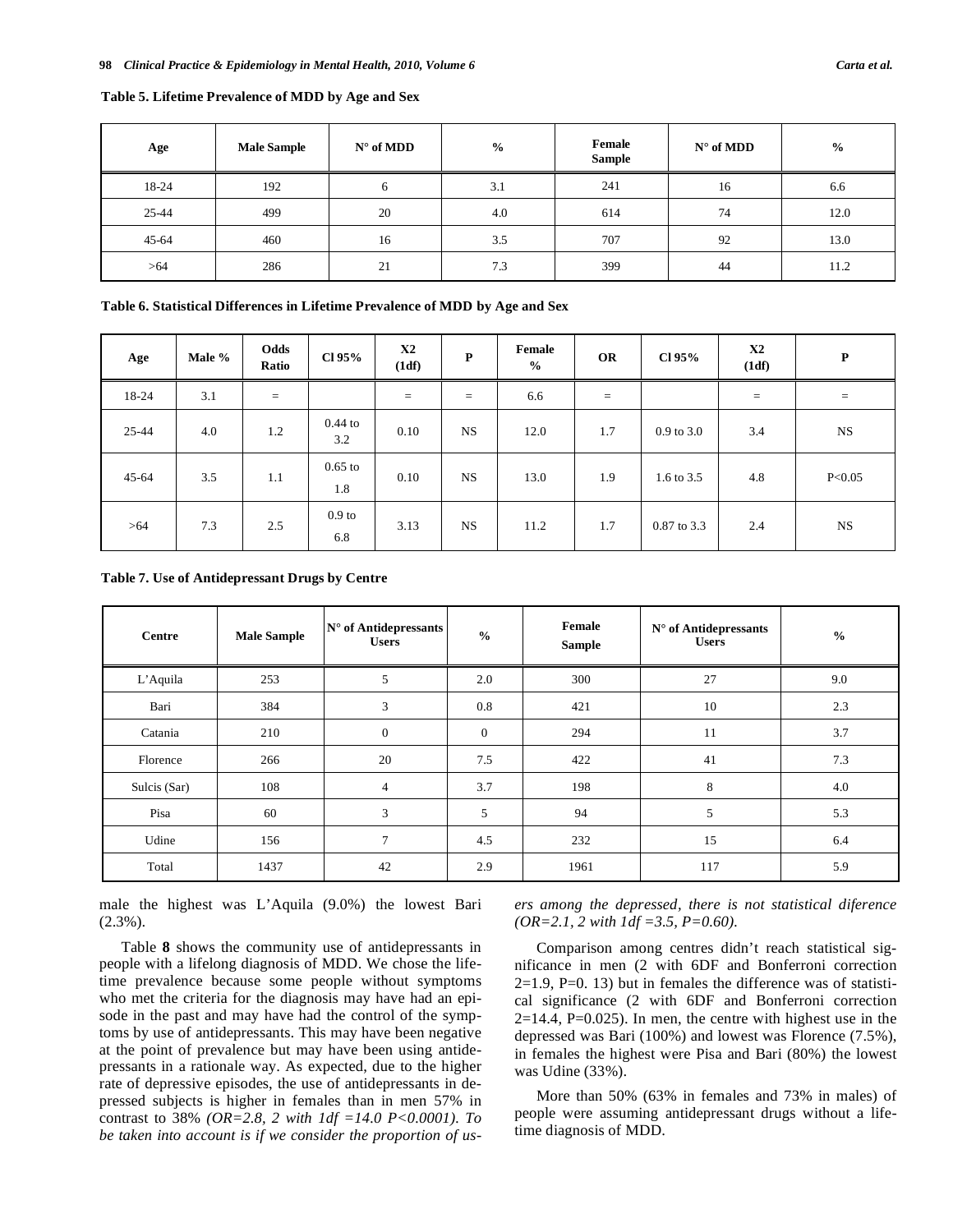# **Table 8. Use of Antidepressant Drugs by Centre in Subjects with a Lifelong MDD Diagnosis**

| Centre       | <b>Male Sample</b> | $N^{\circ}$ of Antidepres-<br>sants Users | $\frac{0}{0}$<br>Of all Users | Female<br><b>Sample</b> | $N^{\circ}$ of<br><b>Antidepressants Users</b> | $\frac{0}{0}$<br><b>Of All Users</b> |
|--------------|--------------------|-------------------------------------------|-------------------------------|-------------------------|------------------------------------------------|--------------------------------------|
| L'Aquila     | 253                | $\overline{2}$                            | 40                            | 300                     | 15                                             | 55                                   |
| Bari         | 384                | 3                                         | 100                           | 421                     | 8                                              | 80                                   |
| Catania      | 210                | $\overline{0}$                            | 100                           | 294                     | 5                                              | 45                                   |
| Florence     | 266                | $\tau$                                    | 35                            | 422                     | 20                                             | 64                                   |
| Sulcis (Sar) | 108                | $\overline{c}$                            | 50                            | 198                     | $\overline{4}$                                 | 50                                   |
| Pisa         | 60                 | $\Omega$                                  | 100                           | 94                      | 4                                              | 80                                   |
| Udine        | 156                | $\overline{2}$                            | 28                            | 232                     | 5                                              | 33                                   |
| Total        | 1437               | 16                                        | 38                            | 1961                    | 61                                             | 57                                   |

**Table 9. Use of Antidepressants by Age and Sex** 

| Age       | <b>Male Sample</b> | N° of Antidepres-<br>sants Users | Female<br>$N^{\circ}$ of antidepres-<br>$\frac{0}{0}$<br><b>Sample</b><br>sants Users |     | $\frac{0}{0}$ |     |
|-----------|--------------------|----------------------------------|---------------------------------------------------------------------------------------|-----|---------------|-----|
| 18-24     | 192                | $\mathbf{r}$                     | 1.6                                                                                   | 241 |               | 2.3 |
| 25-44     | 499                | 13                               | 2.6                                                                                   | 614 | 26            | 4.2 |
| $45 - 64$ | 460                | 12                               | 2.6                                                                                   | 707 | 58            | 8.2 |
| >64       | 286                | 14                               | 4.9                                                                                   | 399 | 28            | 7.4 |

**Table 10. Statistical Differences in Use of Antidepressants Drugs by Age and Sex**

| Age       | Male % | <b>Odds Ratio</b> | $Cl$ 95%      | X2<br>(1df) | D         | Female<br>$\frac{0}{0}$ | <b>OR</b> | $Cl$ 95%     | <b>X2</b><br>(1df) | P         |
|-----------|--------|-------------------|---------------|-------------|-----------|-------------------------|-----------|--------------|--------------------|-----------|
| 18-24     | 1.6    | $=$               |               | $=$         | $=$       | 2.3                     | $=$       |              | $=$                | $=$       |
| 25-44     | 2.6    | 1.7               | 0.2 to 13.6   | 0.3         | <b>NS</b> | 4.2                     | 1.9       | $0.9$ to 3.8 | 1.2                | <b>NS</b> |
| $45 - 64$ | 2.6    | 1.7               | $0.2$ to 13.6 | 0.3         | <b>NS</b> | 8.2                     | 3.8       | 1.5 to 9.3   | 8.4                | $P=0.004$ |
| >64       | 4.9    | 3.2               | 0.8 to 12.9   | 2.8         | <b>NS</b> | 7.4                     | 4.8       | 2.0 to 11.4  | 10.8               | P<0.001   |

The use of antidepressants by age and sex is reported in Table **9**.

Table **10** shows the statistical differences in use of antidepressant drugs per age and sex. The use of antidepressants increased by age and females older than 45 years old had antidepressant use higher than those in the younger age groups.

# **DISCUSSION**

The MDD prevalence identified in the community by means of a "clinical method", using clinicians as interviewers and a semi-structured diagnostic tool, was quite lower than the prevalence identified in the same cultural setting in studies using lay interviewers and structured tools. In fact, the Esemed project found a 10% lifetime rate of MDD in Italy [11] in a representative nationwide sample. We must also point out tha the prevalence of MDD in Italy was the lowest of all six European countries participating in the project. In this perspective, our study seems to confirm the low rate of mood disorders shown in most Italian community surveys [12].

Compared with the figures reported by the studies that used lay interviewers, the use of antidepressant drugs found in this study was decidedly higher. For example, the Esemed study reported use of antidepressant drugs in 1% of the community [11]. The results of this study demonstrate tallies well within the data regarding the sales of antidepressants in Italy: the Report on Mental Health in Europe shows that direct expenditure for AD incremented around 25% in Italy from 2000-2002. A rate which is the highest among the topranking European markets [1].

Data produced by the Italian Health Ministry shows that expenditure augmentation has paralleled that of the prescriptions [13].

The rate of antidepressant use in this study is similar of those found by a Sardinian survey in 2003, in which the rate of adults in the general population who took antidepressants was 4.2% [3].